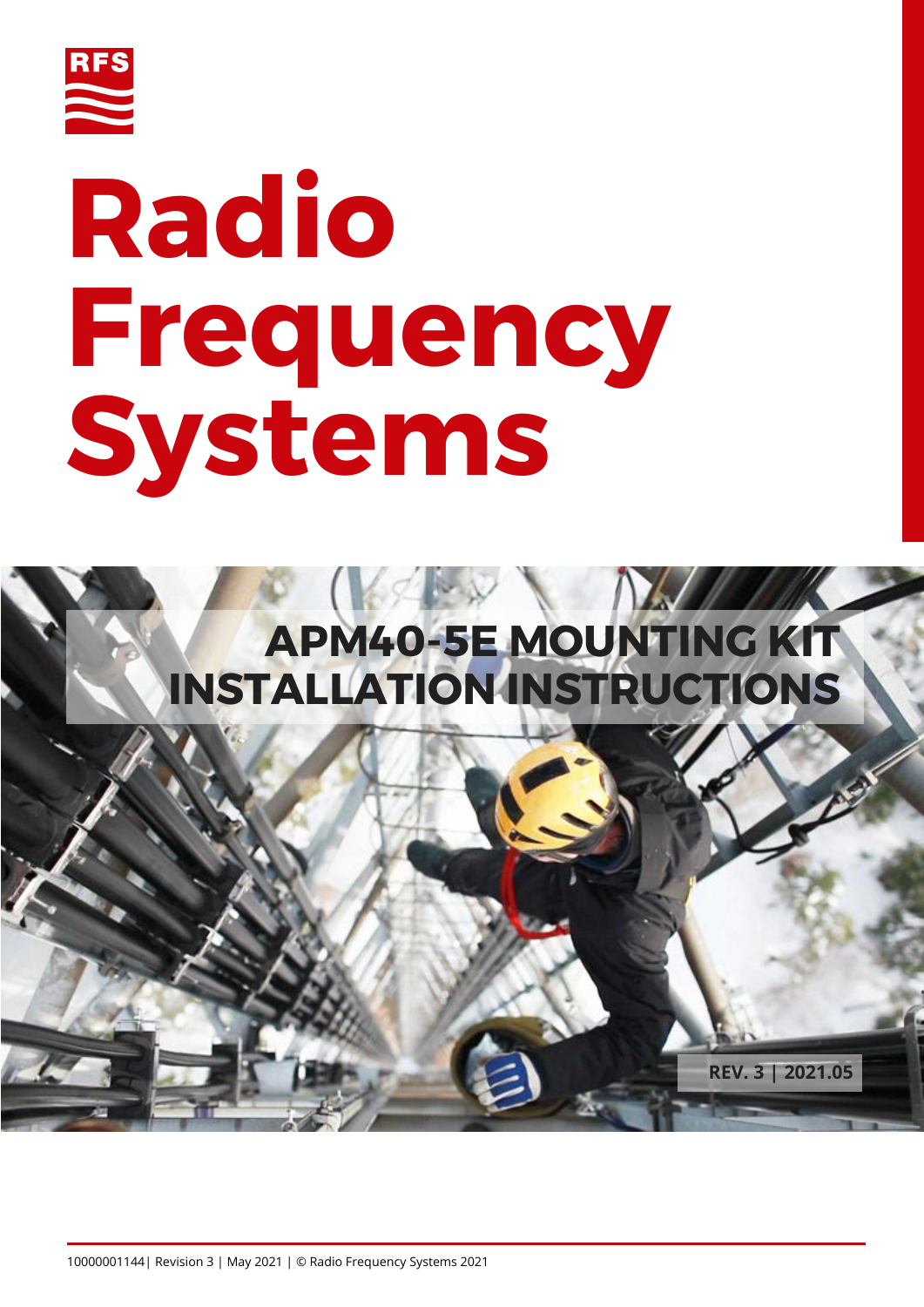

## **SUMMARY**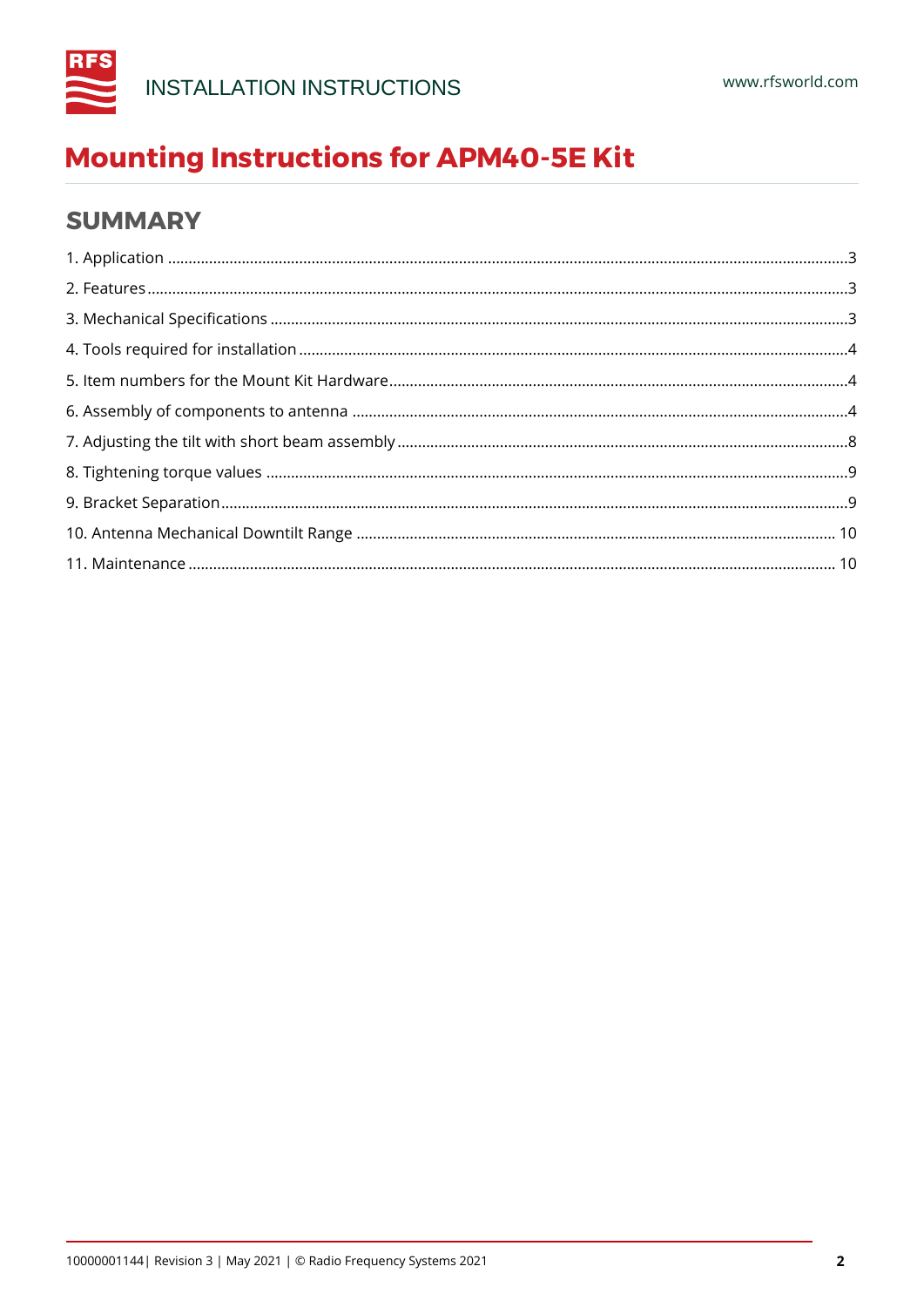

## <span id="page-2-0"></span>**1. APPLICATION**

The APM40-5E Mounting Kit is a mounting hardware which uses mounting interface brackets as shown below. If the E10T bracket was shipped in a separate box with the antenna, please attach it first.

- 1. Attach interface bracket to antenna with M8 hardware where required.
- 2. The installation of Top and Bottom interface are same.



En Paris

## <span id="page-2-1"></span>**2. FEATURES**

- Beam sliding tilt mount for mechanical tilt
- Pipe diameter: 60-120mm
- Mechanical downtilt: 0~9° for 2.0m~2.6m antennas

## <span id="page-2-2"></span>**3. MECHANICAL SPECIFICATIONS**

| <b>Weight of Kit (kg)</b>                      | 11.5                       |
|------------------------------------------------|----------------------------|
| <b>Mounting Kit Material</b>                   | Aluminum, Galvanized Steel |
| <b>Packaging Dimensions, H x W x D</b><br>(mm) | $710 \times 530 \times 90$ |
| <b>Packaging Material</b>                      | Plastic Sleeve             |

**Bottom**

Please contact technical support for more information.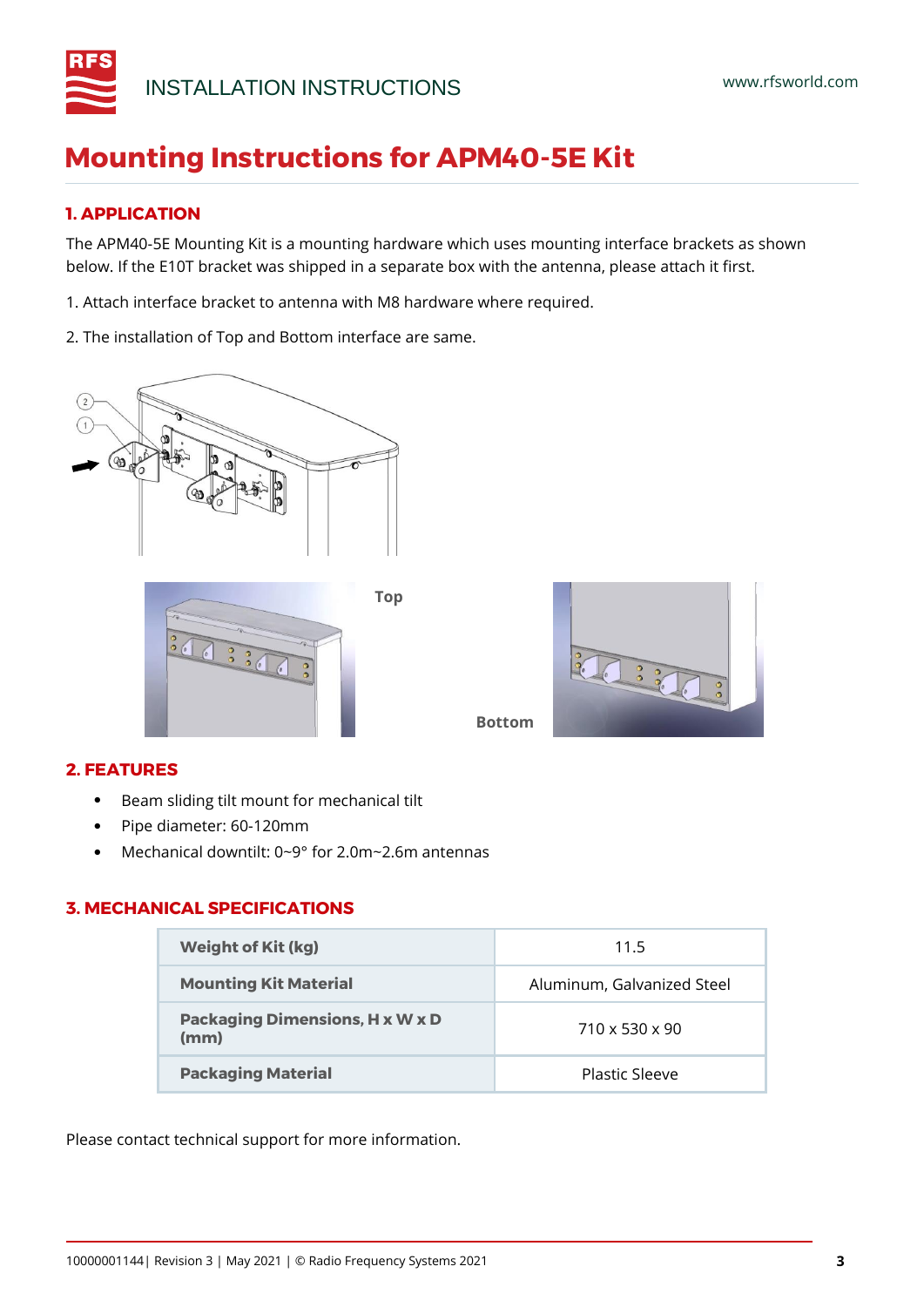

#### <span id="page-3-0"></span>**4. TOOLS REQUIRED FOR INSTALLATION**

- 13mm, 18mm and 19mm (3/4") AF Spanner or Socket (3/8" drive recommended)
- Torque wrench

#### <span id="page-3-1"></span>**5. ITEM NUMBERS FOR THE MOUNT KIT HARDWARE**

| <b>ITEM#</b>   | <b>DESCRIPTION</b>                               | <b>QUANTITY</b> |
|----------------|--------------------------------------------------|-----------------|
| ı              | Clamp front 800Mhz                               | 2               |
| $\overline{2}$ | Clamp rear 800Mhz                                | $\overline{2}$  |
| 3              | M12-200, Galvanized, DIN603 / ISO8677, class 8.8 | $\overline{4}$  |
| $\overline{4}$ | Screw H M12x110 CS 35K 8.8 GVRO ISO4017          | 8               |
| 5              | Washer FL 13x24x2.5 CS 200HV GVRO GB97           | 12              |
| 6              | Washer SP 12x3.5 65Mn 200HV GVRO GB7244          | 12              |
| $\overline{7}$ | Nut H M12x19x10 CS 35K 8 GVRO DIN934             | 12              |
| 8              | Stub for scissor                                 | 4               |
| 9              | Downtilt scissor                                 | 2               |
| 10             | Downtilt beam                                    | 2               |
| 11             | Mechanical downtilt indicator 800Mhz 2.6m        | $\overline{2}$  |
| 12             | Stub Spacer 3mm                                  |                 |
| 13             | M8-100, Galvanized, ISO8677, class 4.8           | $\overline{4}$  |
| 14             | SPRING LOCK WASHER A8 DIN127 A2                  | 4               |
| 15             | FLAT WASHER DIN125 8.4 A2 (FRTR)                 | 4               |
| 16             | M8X1,25 HEX NUT STL GALV<br>4                    |                 |
| 17             | Spacer for bottom mounting                       | 4               |

#### <span id="page-3-2"></span>**6. ASSEMBLY OF COMPONENTS TO ANTENNA**

Due to the heavy weight of the antenna and in order to have better, safer and easier assembly, the operator can preassemble all the parts together on the ground according to the detailed view below. During the preassembly, all the fixations shall be assembled but not fully tightened, extreme caution to be used that all nuts bolt and washers are fitted according to the assembly diagram before lifting can take place. Then use lifter to lift the antenna to the correct pole side, this will enable ease of installation.

For the lifting point's selection, item 1 on the top and bottom is the right part to use. The operator can put the lifting tool on these two parts to lift the antenna.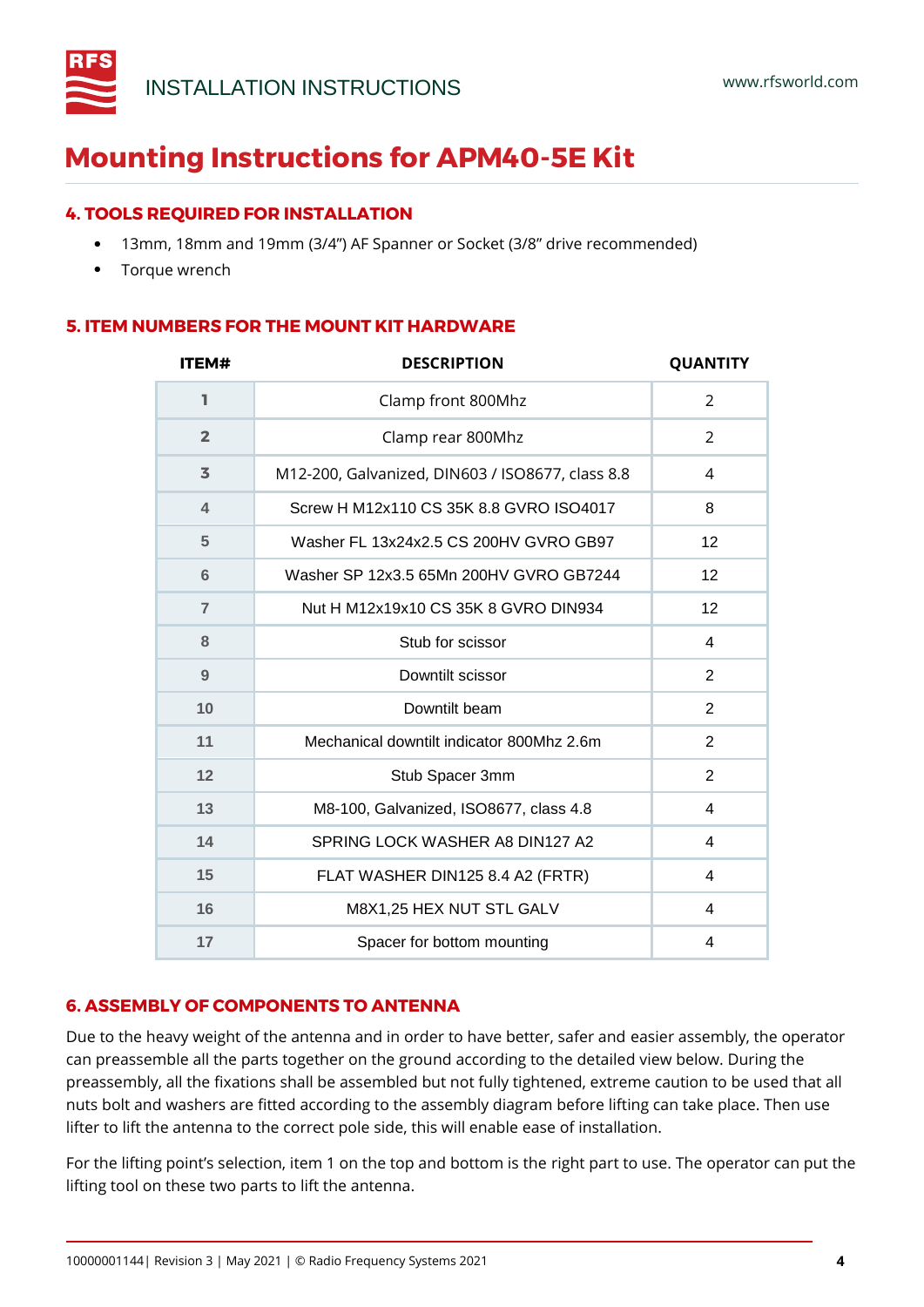

After attached the antenna with the pole, all the fixation should be locked tightly according to the required torque specification [refer torque table].



**Detailed left view for top mounting kits**



**Detailed middle view for top mounting kits**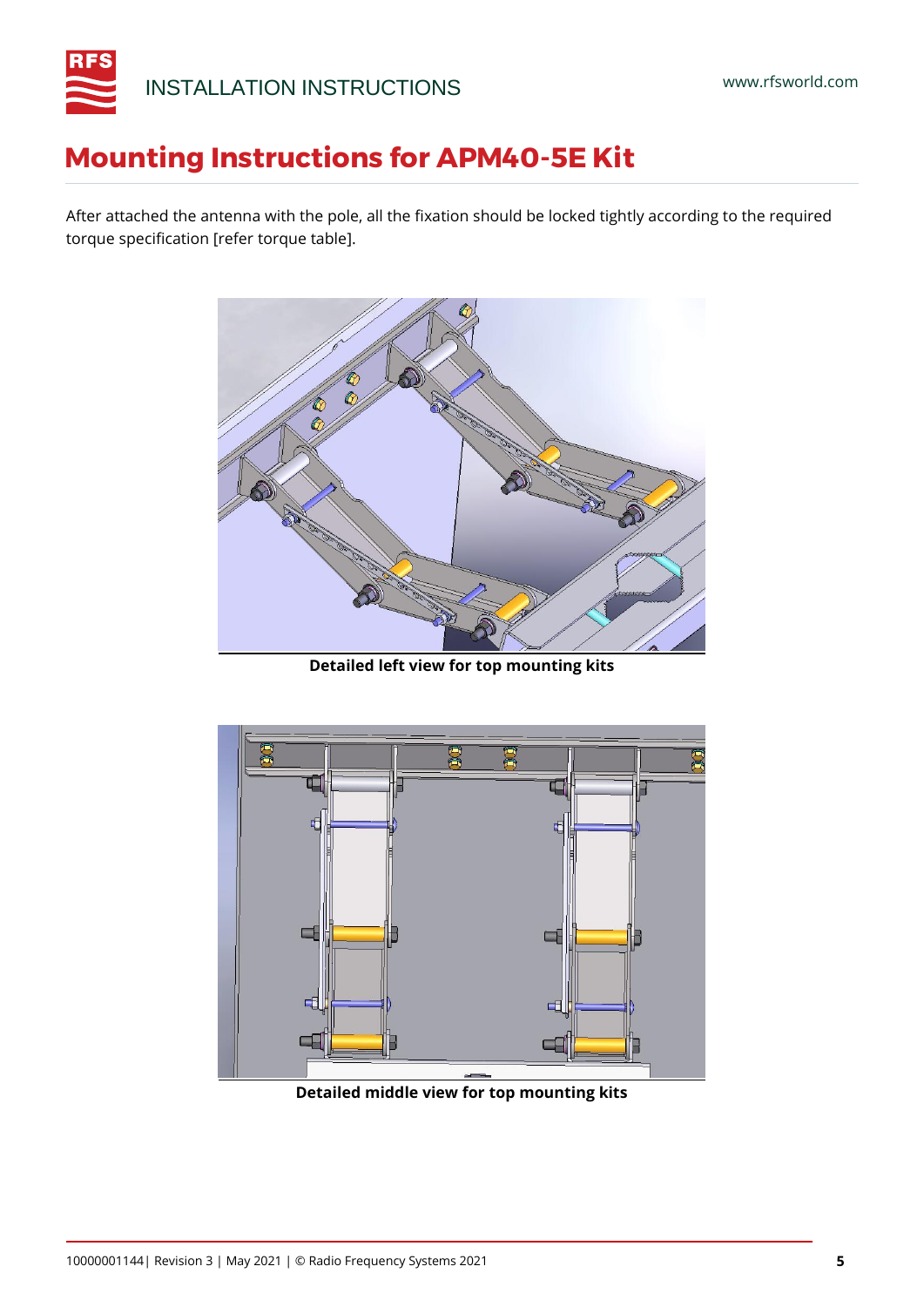



**Detailed right view for top mounting kits**



**Detailed view for bottom mounting kits**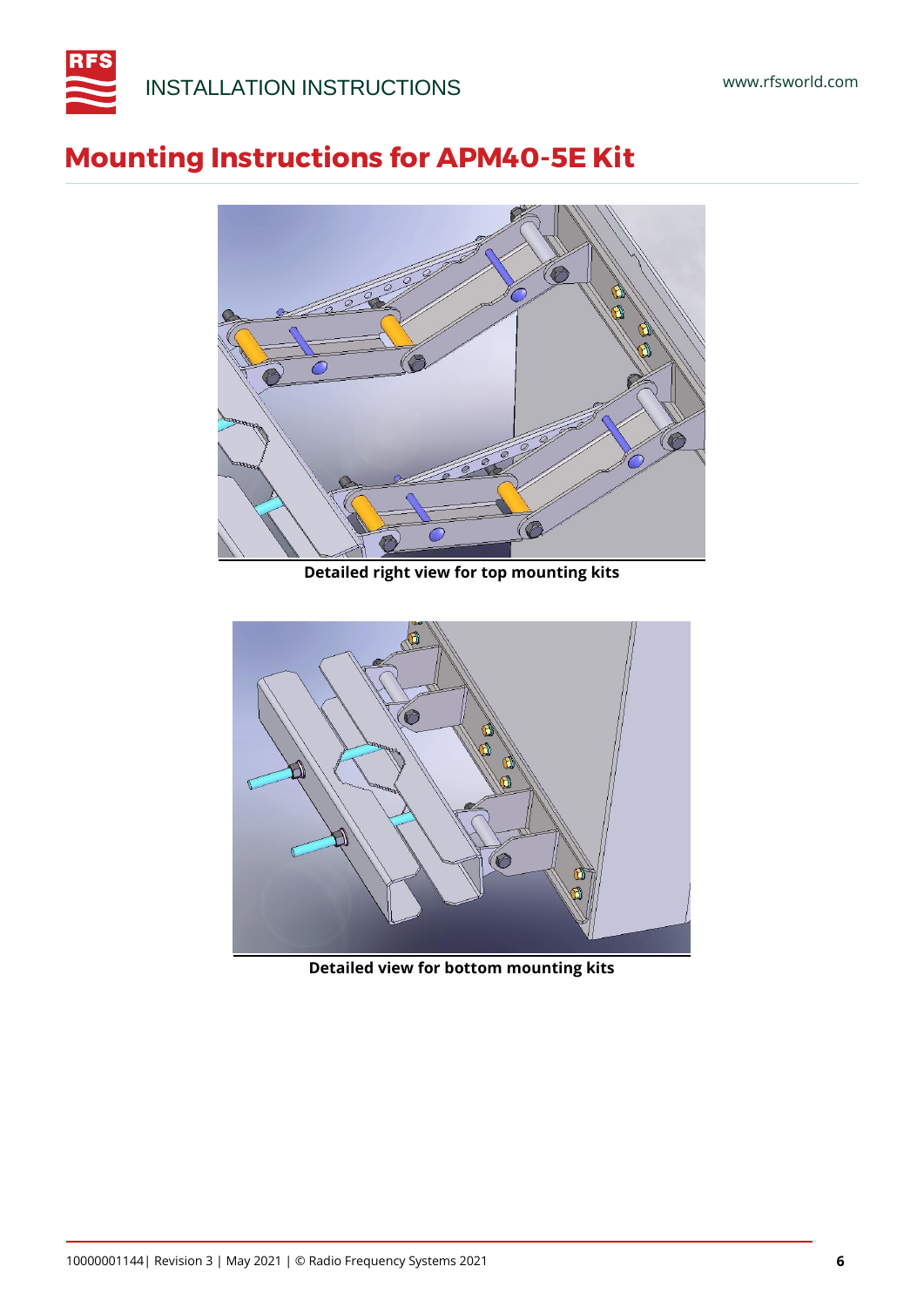



**Beam Tilt Assembly for downtilt**

This assembly attaches pipe to top of antenna. Ensure tilt indicator has SHORT BEAM tilt markings visible.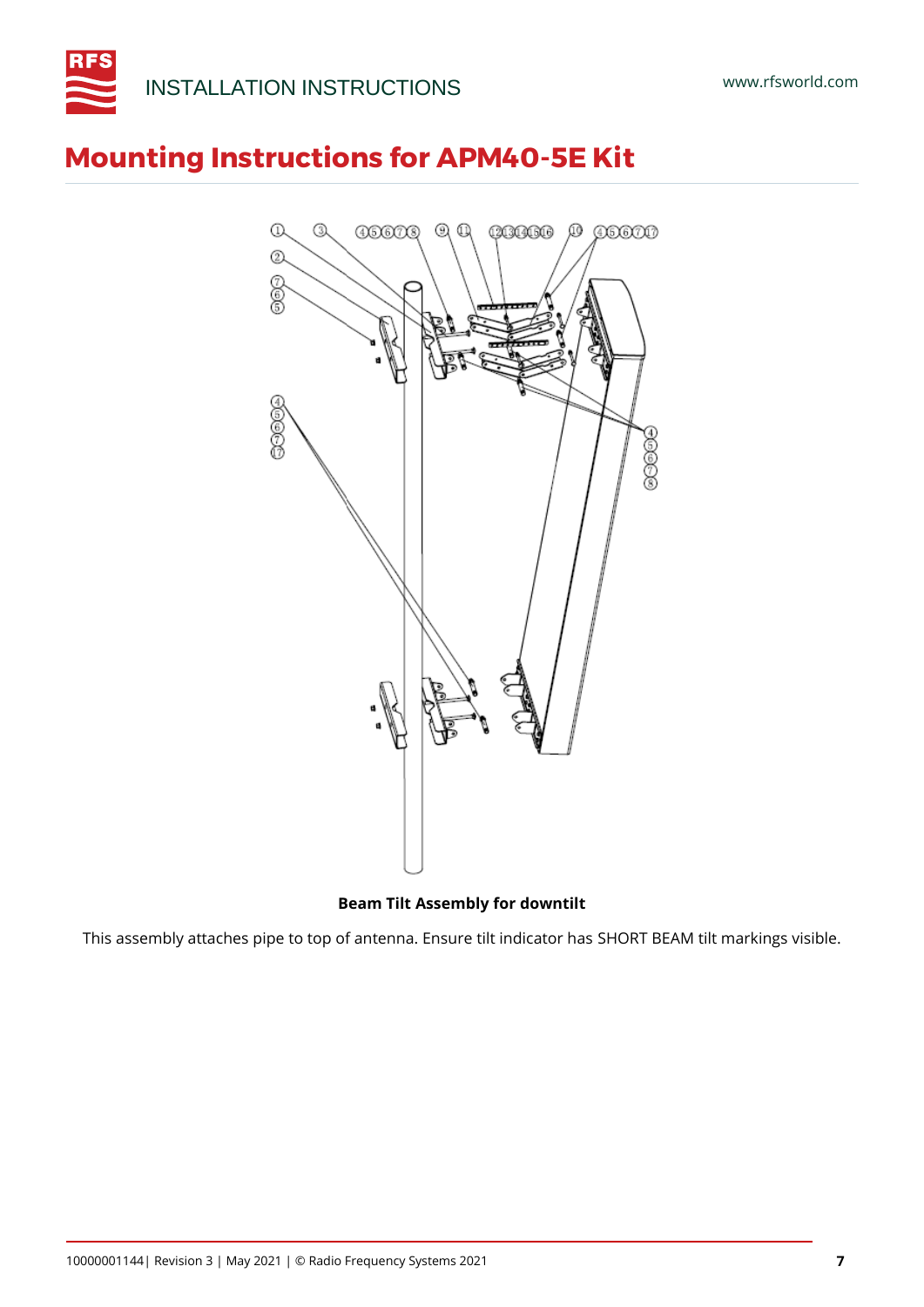

## <span id="page-7-0"></span>**7. ADJUSTING THE TILT WITH SHORT BEAM ASSEMBLY**



To adjust tilt, loosen pipe clamp bolts, bolts through tilt beams and bolt at antenna bracket base (as shown by arrows). Slide arms up or down pipe to achieve tilt. Align mark with indicator angle. Tighten nuts to lock in position.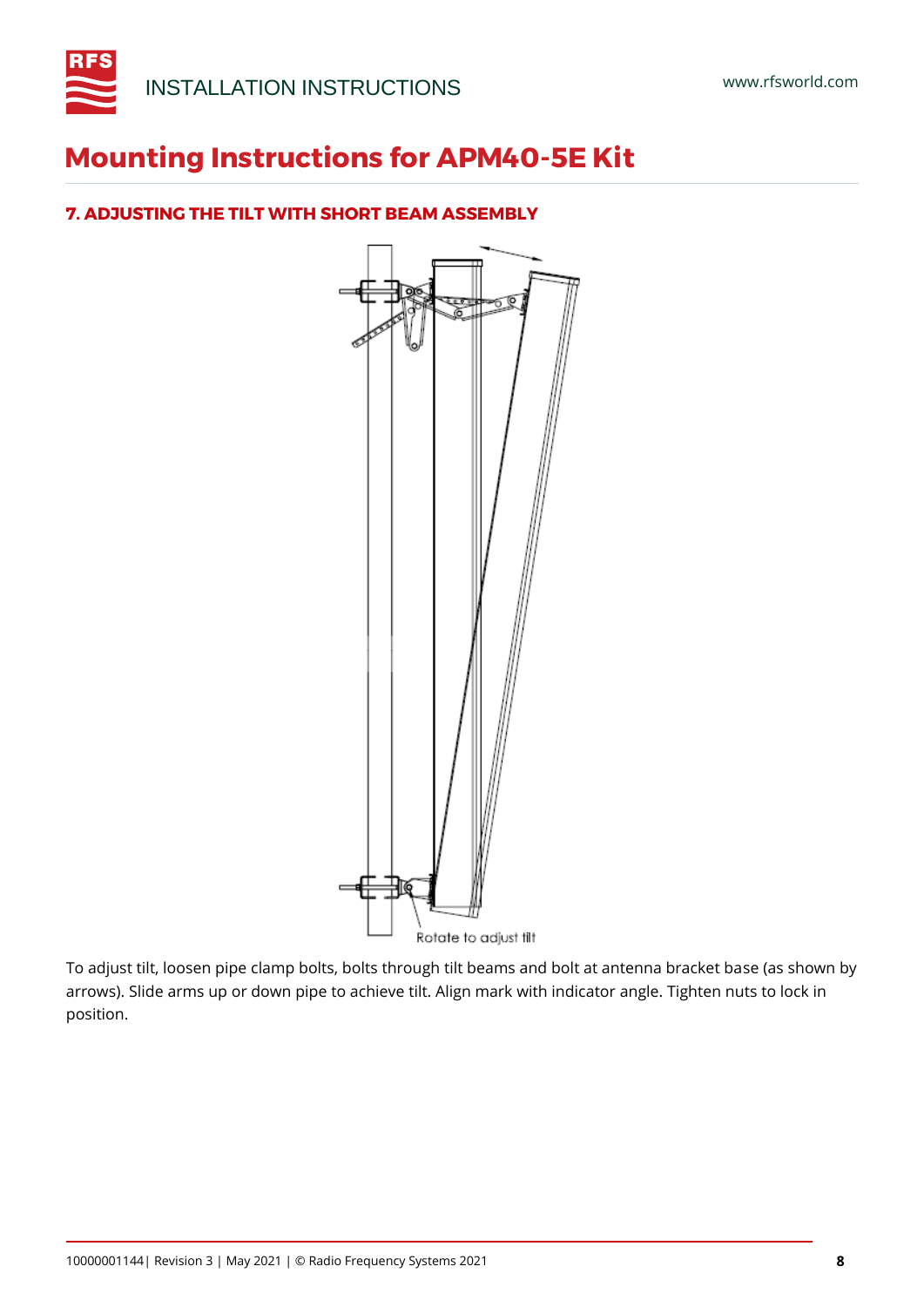

## <span id="page-8-0"></span>**8. TIGHTENING TORQUE VALUES**

Unless otherwise stated, the following general tightening torque values shall be used for metric hexagon bolts and screws, coarse pitch threads, property class 8.8.

| <b>Diameter</b> | Pitch<br>(mm) | <b>Bolt Tension (kN)</b> | Torque (Nm) |
|-----------------|---------------|--------------------------|-------------|
| M12             | 1.75          | 23.8                     | 60          |
| M <sub>8</sub>  | 1.25          | 9.5                      | 16          |

<span id="page-8-1"></span>

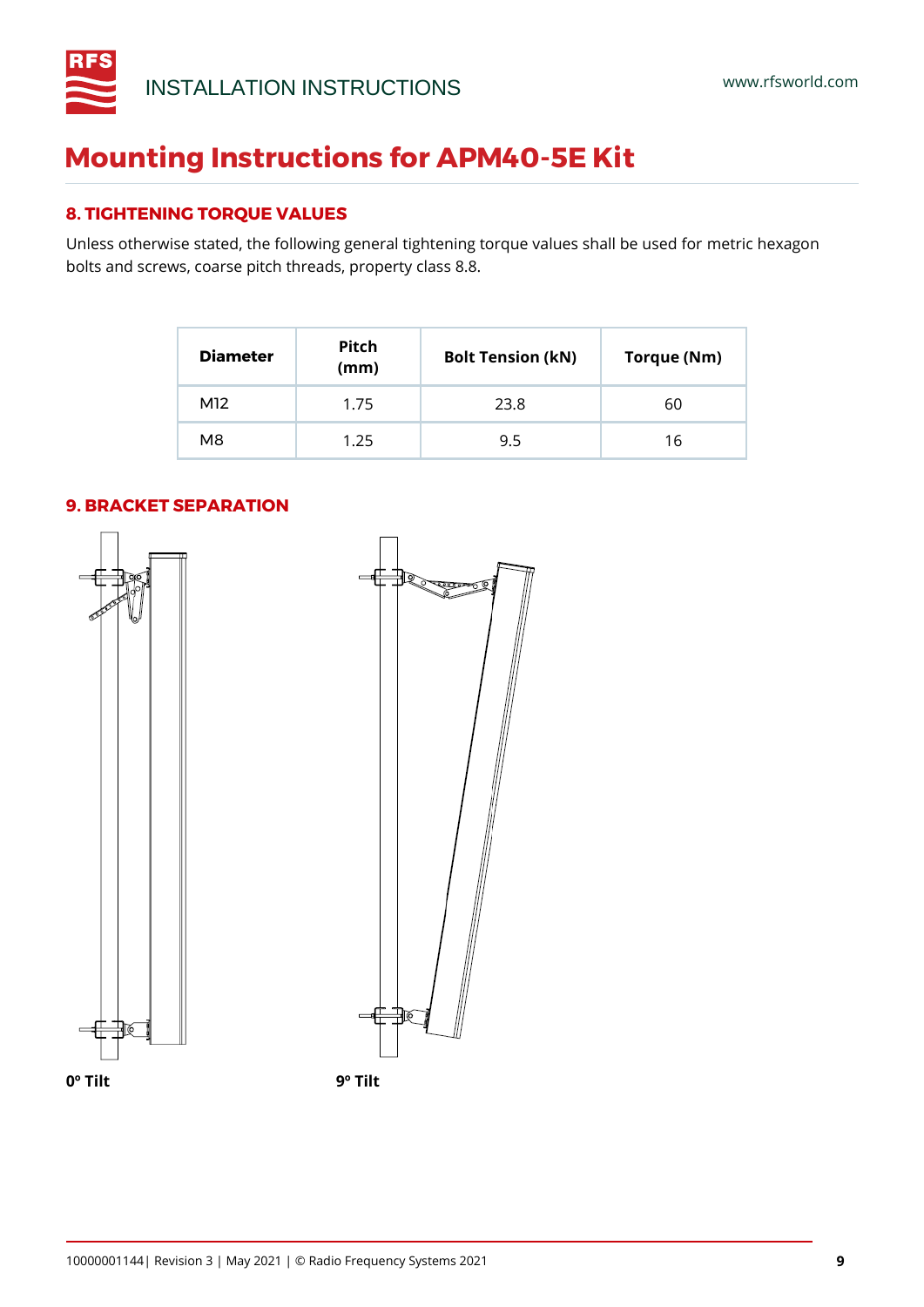

## <span id="page-9-0"></span>**10. ANTENNA MECHANICAL DOWNTILT RANGE**

| <b>Antenna Length</b><br>(mm) | <b>Mechanical Downtilt</b><br>Range (°) |
|-------------------------------|-----------------------------------------|
| $1 \geq 2600$                 | 0-8                                     |
| $2200 \leq l \leq 2600$       | በ-ዓ                                     |
| $1800 \leq l \leq 2200$       | $0 - 10$                                |
| $1400 \leq l \leq 1800$       | $0 - 14$                                |
| $1000 \leq l \leq 1400$       | 0-20                                    |
| 1 < 1000                      | 0-30                                    |

#### <span id="page-9-1"></span>**11. MAINTENANCE**

Under normal conditions, no maintenance is necessary. However, the antenna should be visually inspected at regular intervals for damage (e.g.: due to lightning strikes, falling ice, etc.). Periodic checks should be performed to verify correct torque and bracket clearance settings.